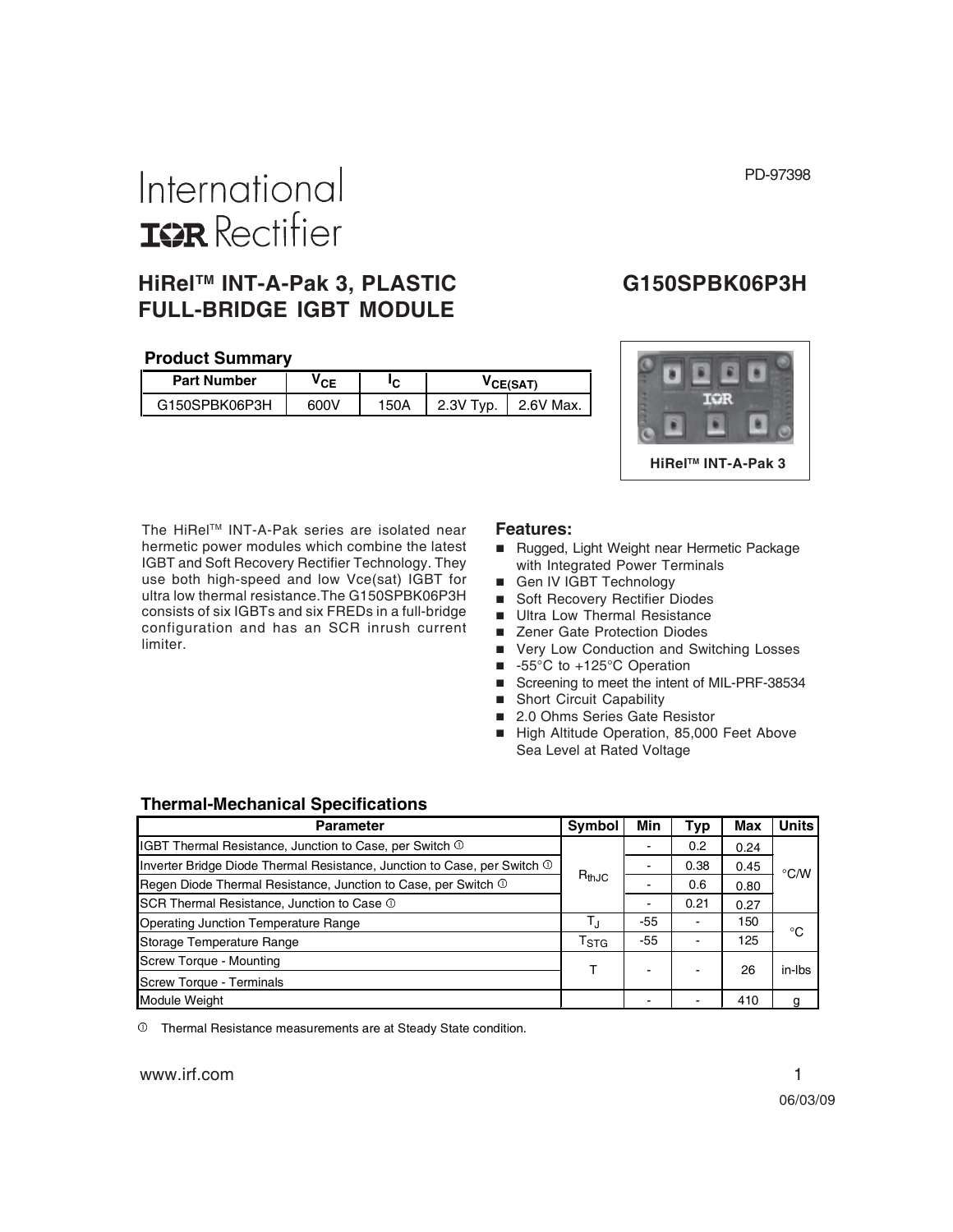# International<br>**IGR** Rectifier

# **Absolute Ratings**

| <b>IModule Characteristics</b>    |                                                   |                                                                                         |                 |       |  |  |  |  |  |  |  |
|-----------------------------------|---------------------------------------------------|-----------------------------------------------------------------------------------------|-----------------|-------|--|--|--|--|--|--|--|
| Symbol                            | <b>Parameter</b>                                  | <b>Test Conditions</b>                                                                  | <b>Ratings</b>  | Units |  |  |  |  |  |  |  |
| V <sub>RMS</sub>                  | Voltage Isolation                                 | $t = 1$ min @ sea level<br><b>Terminals to Case</b><br>(All terminals shorted together) | 2,500           |       |  |  |  |  |  |  |  |
| $\mathsf{T}_{\mathsf{C}}$<br>「sтG | Operating Case Temperature<br>Storage Temperature |                                                                                         | $-55$ to $+125$ | °C    |  |  |  |  |  |  |  |

| <b>IGBT Characteristics</b> |                                                                                                            |                                                           |                 |       |  |  |  |  |  |  |
|-----------------------------|------------------------------------------------------------------------------------------------------------|-----------------------------------------------------------|-----------------|-------|--|--|--|--|--|--|
| Symbol                      | <b>Parameter</b>                                                                                           | <b>Test Conditions</b>                                    | <b>Ratings</b>  | Units |  |  |  |  |  |  |
| $V_{CE(BR)}$                | $ IGBT$ Collector to Emitter Breakdown Voltage $ V_{GE} = 0V$ , $T_J = +25^{\circ}$ C to +150 $^{\circ}$ C |                                                           | 600             |       |  |  |  |  |  |  |
| $V_{CG}$                    | Collector to Gate Voltage                                                                                  | $T_{\text{H}}$ = +25°C to +150°C                          | 600             | v     |  |  |  |  |  |  |
| $V_{GE}$                    | Gate to Emitter Voltage                                                                                    |                                                           | ±20             |       |  |  |  |  |  |  |
| $_{\rm lcc}$                | <b>Collector Current Continuous</b>                                                                        | $V_{GF}$ = 15V, T <sub>C</sub> = +25 <sup>°</sup> C       | 150             | A     |  |  |  |  |  |  |
| $I_{CM}$                    | <b>Collector Current Pulsed</b>                                                                            | $T_P = 1.0$ ms, $T_C = +25$ °C                            | 300             |       |  |  |  |  |  |  |
| $\mathsf{T}_{\mathsf{SC}}$  | <b>Short Circuit Withstand Time</b>                                                                        | $V_{CF} = 400V$ , $V_{GF} = 15V$ , $T_A = +150^{\circ}$ C | $10$ (min)      | μs    |  |  |  |  |  |  |
| Tı                          | <b>Operating Junction Temperature</b>                                                                      |                                                           | $-55$ to $+150$ | °C    |  |  |  |  |  |  |

| <b>IDiode Characteristics</b>     |                                                                               |                                      |                 |       |  |  |  |  |  |  |
|-----------------------------------|-------------------------------------------------------------------------------|--------------------------------------|-----------------|-------|--|--|--|--|--|--|
| <b>Symbol</b><br><b>Parameter</b> |                                                                               | <b>Test Conditions</b>               | <b>Ratings</b>  | Units |  |  |  |  |  |  |
|                                   | V <sub>DRM</sub> / <sub>VRRM</sub> Max. Repetitive Peak and Off-state Voltage | $T_1 = +125^{\circ}C$                | 600             |       |  |  |  |  |  |  |
| I⊧                                | Forward Current                                                               | $T_C = +25^{\circ}C$                 | 150 ①           | А     |  |  |  |  |  |  |
| <sup>I</sup> FM                   | Forward Surge Current                                                         | $T_P = 1.0$ ms, $T_C = +25^{\circ}C$ | $300 \circ$     |       |  |  |  |  |  |  |
|                                   | <b>Operating Junction Temperature</b>                                         |                                      | $-55$ to $+150$ | °C    |  |  |  |  |  |  |

| <b>ISCR Characteristics</b> |                                                                                 |                        |                 |       |  |  |  |  |  |
|-----------------------------|---------------------------------------------------------------------------------|------------------------|-----------------|-------|--|--|--|--|--|
| Symbol                      | <b>Parameter</b>                                                                | <b>Test Conditions</b> | <b>Ratings</b>  | Units |  |  |  |  |  |
|                             | V <sub>DRM</sub> / <sub>VRRM</sub>   Max. Repetitive Peak and Off-state Voltage | $T_1 = +25^{\circ}C$   | 600             | v     |  |  |  |  |  |
| IT(DC)                      | <b>IMax. Continuous Forward Current</b>                                         | $T_{d} = +80^{\circ}C$ | 100             | А     |  |  |  |  |  |
| <sup>I</sup> TSM            | Max. Peak Surge Current                                                         | 1/2 Cycle @ 60Hz       | 500             |       |  |  |  |  |  |
| т،                          | Operating Junction Temperature                                                  |                        | $-55$ to $+150$ | °C    |  |  |  |  |  |

 $\overline{\phantom{a}}$  Current ratings apply to the free wheeling diodes and not the regen diodes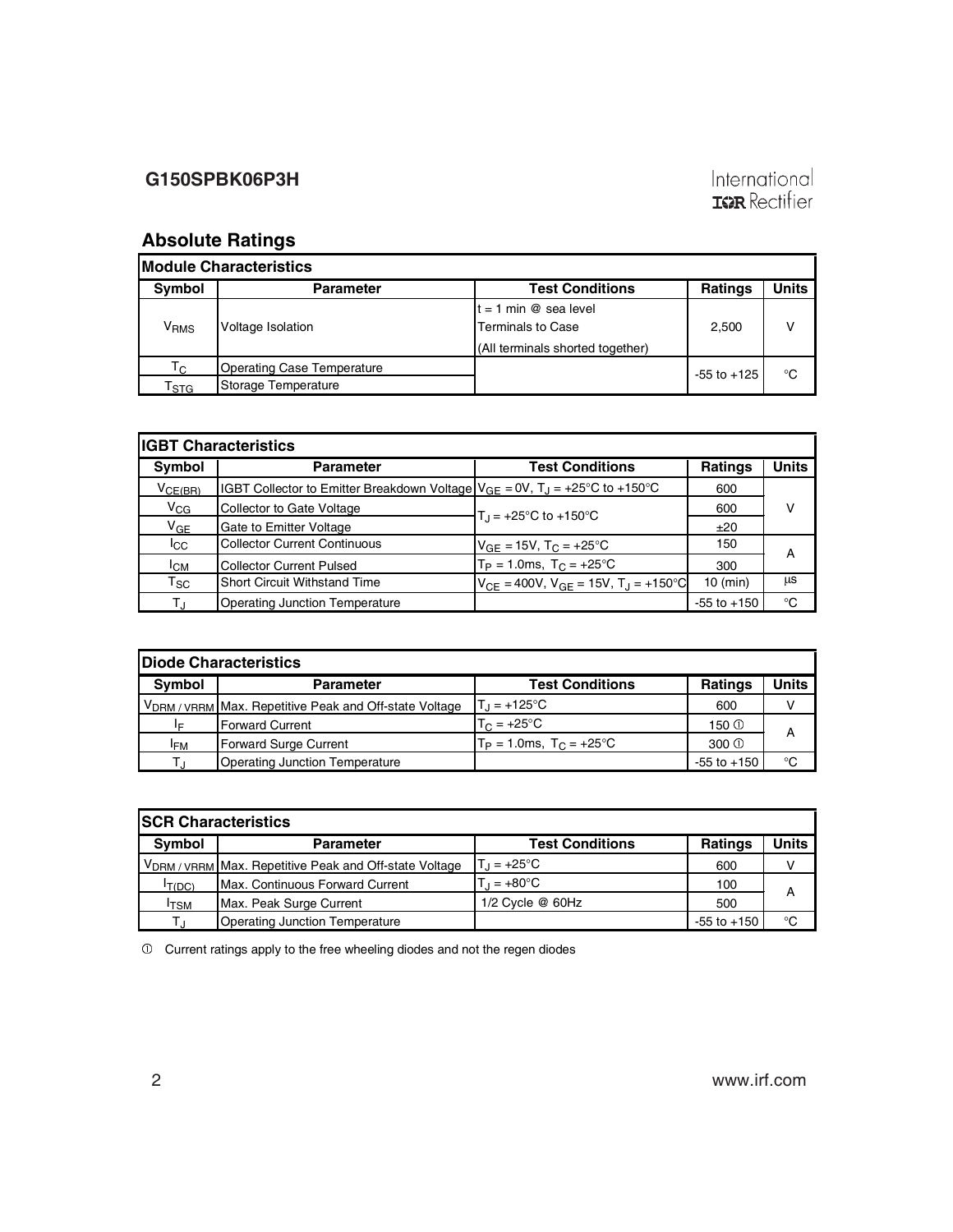

## **Static Characteristics**

| <b>Module</b> |                              |                                                          |     |                          |            |         |  |  |  |
|---------------|------------------------------|----------------------------------------------------------|-----|--------------------------|------------|---------|--|--|--|
| Symbol        | <b>Parameter</b>             | <b>Test Conditions</b>                                   | Min | ⊤ур                      | <b>Max</b> | Units i |  |  |  |
| $R_{I}$       | <b>Insulation Resistance</b> | <b>From all Pins to Case, <math>V = 500V_{DC}</math></b> | 10  | $\overline{\phantom{0}}$ |            | МΩ      |  |  |  |

| <b>IIGBT</b>     |                                      |                                      |                          |     |            |       |
|------------------|--------------------------------------|--------------------------------------|--------------------------|-----|------------|-------|
| Symbol           | <b>Parameter</b>                     | <b>Test Conditions</b>               | Min                      | Typ | <b>Max</b> | Units |
| <b>ICES</b>      | <b>Collector Current</b>             | $V_{CE}$ = $V_{CES}$ , $V_{GE}$ = 0V | -                        |     | 1.0        | mA    |
| <sup>I</sup> GES | Gate Leakage Current                 | $V_{GE} = V_{GES}$ , $V_{CE} = 0V$   | $\blacksquare$           |     | 10         | μA    |
| $V_{GE(th)}$     | Gate-Emitter Threshold Voltage       | $I_C = 15mA$ , $V_{CF} = 10V$        | 4.0                      | 5.4 | 8.1        |       |
|                  | Collector-Emitter Saturation Voltage | $IC$ = 150A, $VGF$ = 15V             |                          | 2.3 | 2.6        |       |
| $V_{CE(sat)}$    |                                      | $IC = 75A$ , $VGF = 15V$             | $\overline{\phantom{0}}$ | 1.8 | 2.1        |       |

| Diode         |                       |                                             |                          |                          |            |              |
|---------------|-----------------------|---------------------------------------------|--------------------------|--------------------------|------------|--------------|
| <b>Symbol</b> | <b>Parameter</b>      | <b>Test Conditions</b>                      | Min                      | Typ                      | <b>Max</b> | <b>Units</b> |
| $V_{FM}$      | Diode Forward Voltage | Bridge Diodes, $I_E = 150A$ , $V_{GE} = 0V$ | -                        | 1.8                      |            | v            |
|               |                       | Regen Diodes, $I_F = 50A$ , $V_{GF} = 0V$   | $\overline{\phantom{a}}$ | $\overline{\phantom{a}}$ | 2.4        |              |

| <b>SCR</b>      |                                     |                             |                          |                          |            |       |
|-----------------|-------------------------------------|-----------------------------|--------------------------|--------------------------|------------|-------|
| Symbol          | <b>Parameter</b>                    | <b>Test Conditions</b>      | Min                      | Typ                      | <b>Max</b> | Units |
| <b>RRM</b>      | Max. Peak Reverse Leakage Current   | $V_{\text{RRM}}$ = 600V     | $\overline{\phantom{0}}$ | $\overline{\phantom{0}}$ | 15         | mA    |
| <b>IDRM</b>     | Max. Peak Off-state Leakage Current | $VDRM = 600V$               | $\overline{\phantom{0}}$ | $\overline{\phantom{0}}$ | 15         |       |
|                 | Forward On-state Voltage            | $I_F = 100A$                | $\overline{\phantom{0}}$ | $\overline{\phantom{0}}$ | 1.35       | v     |
| V <sub>TM</sub> |                                     | $I_F = 50A$                 | $\overline{\phantom{0}}$ |                          | 1.15       |       |
| Iн              | <b>Holding Current</b>              | DC Method, Bias Condition C | -                        | 200                      | 300        | mA    |

# **Dynamic Characteristics**

| lıgbt          |                     |                                               |                |                          |      |              |
|----------------|---------------------|-----------------------------------------------|----------------|--------------------------|------|--------------|
| <b>Symbol</b>  | <b>Parameter</b>    | <b>Test Conditions</b>                        | Min            | Typ                      | Max  | <b>Units</b> |
| $Q_{\text{G}}$ | Total Gate Charge   | $V_{CC}$ = 300V, $I_C$ = 150A, $V_{GF}$ = 15V | -              | $\overline{\phantom{0}}$ | 1600 | nC           |
| $t_{d(on)}$    | Turn On Delay Time  | $V_{\text{CC}}$ = 300V, $I_{\text{C}}$ = 150A | $\blacksquare$ | $\overline{\phantom{a}}$ | 1200 | ns           |
|                | <b>Rise Time</b>    | $V_{GE1} = V_{GE2} = 15V$                     | -              | $\overline{\phantom{a}}$ | 850  | ns           |
| $t_{d(Off)}$   | Turn Off Delay Time | $R_G = 20\Omega$ , Turn-on                    | -              | $\overline{\phantom{a}}$ | 2.1  | μs           |
|                | <b>Fall Time</b>    | $R_G = 10\Omega$ , Turn-off                   |                |                          | 300  | ns           |

| <b>IDiode</b>   |                               |                                    |                          |     |     |              |
|-----------------|-------------------------------|------------------------------------|--------------------------|-----|-----|--------------|
| I Symbol        | <b>Parameter</b>              | <b>Test Conditions</b>             | Min                      | Tvp | Max | <b>Units</b> |
| ւ <sub>rr</sub> | Diode Reverse Recovery Time   | $I_F = 150A$ , di/dt = 300A/us Min | $\overline{\phantom{0}}$ |     | 70  | ns           |
| Q.,             | Diode Reverse Recovery Charge | Bridge Diodes only                 | $\overline{\phantom{0}}$ |     | 9.0 | иC           |

www.irf.com 3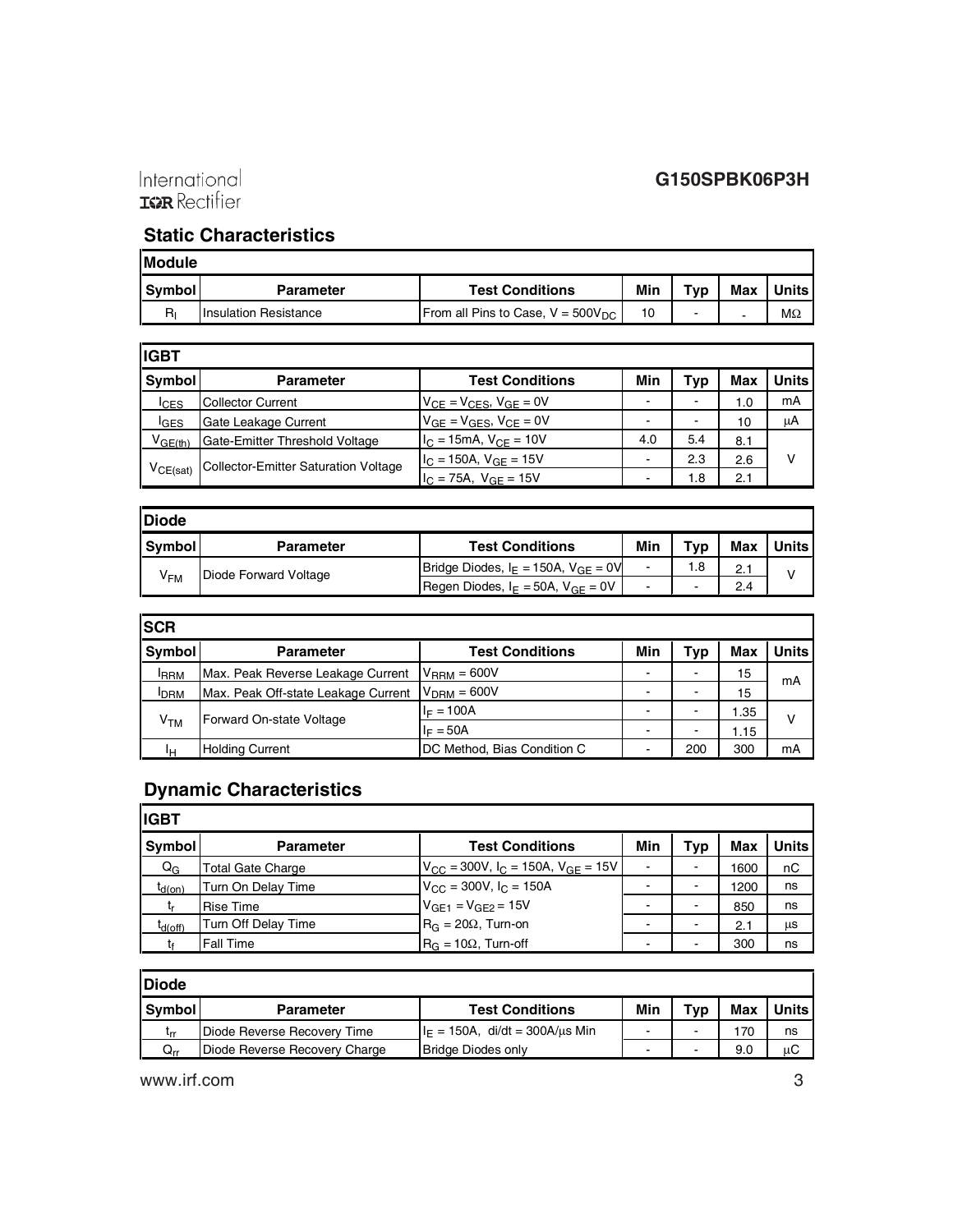International **IGR** Rectifier

#### **Circuit Diagram - HiRelTM INT-A-Pak 3**



#### **Case Outline- HiRelTM INT-A-Pak 3**



Notes: 1) All dimensions are in inches 2) Unless otherwise specified, Tolerances  $.XX = \pm 0.01$ ,  $.XXX = \pm 0.005$ 

4 www.irf.com